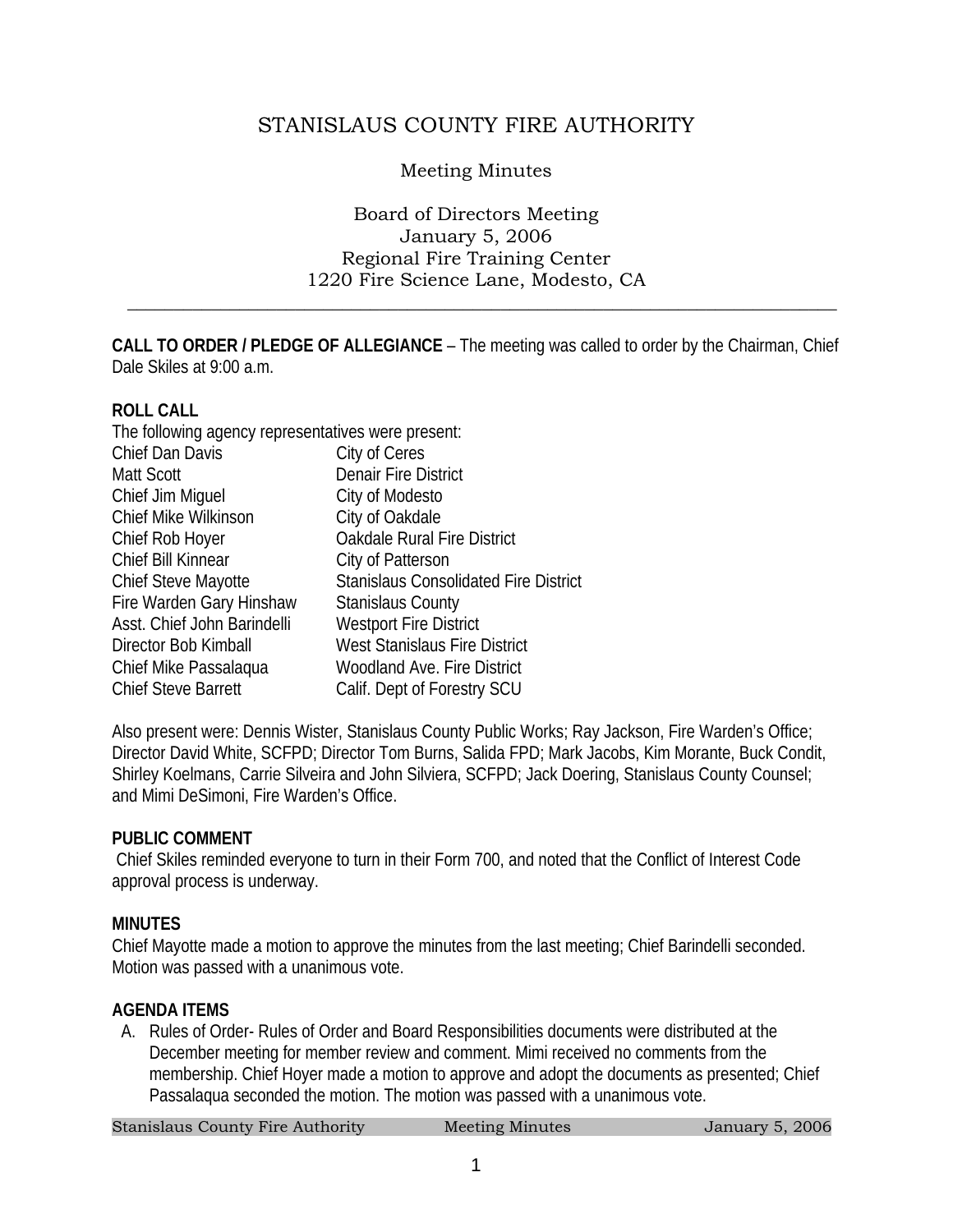- B. Goals and Objectives- Chief Jackson received some comments on the Goals and Objectives. He incorporated those suggestions into the list and presented them to the membership. It was suggested that these would be a starting point and that they could be modified over time. Chief Barrett suggested that a history of the documents be kept as part of the documents for the future. Chief Passalaqua made a motion to approve the Goals and Objectives as presented; Chief Barrett seconded the motion. Motion was passed unanimously.
- C. Building Department Plans Dennis Wister gave a brief description of Public Works' presentation to the Board of Supervisors regarding improvements to the current building permit process. They intend to implement a true "one stop shop" for permitting. The Board of Supervisors commissioned the Fire Warden to develop and present a plan as to how the Fire Service is going to fit in to the implementation of the Building Department's plan. Carrie Silveira, Fire Inspector for Consolidated Fire District gave a presentation outlining the duties she and Shirley Koelmans perform for the Fire Prevention component of the Less Than County-Wide Fire Service in this county. She stressed that the fire component does not currently hold up the permitting process, as has been stated in the past. She also listed what their deficiencies are and what they currently need to allow them to do an adequate job. A big need is technology, along with fee increases, the ability to fine offenders, and more inspectors in the field to perform the necessary inspections. Most inspections other than new construction are not being done. Chief Hinshaw pointed out that this is a huge opportunity for the fire service to develop a plan based on its needs and to possibly get some much needed funding to provide a level of service that we, as the fire service, collectively set. He needs to be able to have a proposal to present to the Board within 60 days. Chief Skiles suggested that Ray Jackson and the Fire Warden's staff lead the efforts to put together a proposal along with Stanislaus Consolidated staff, and Public Works. The report should provide an analysis of current levels and costs as well as how we can meet the expectations of the Public Works and what the optimum level of service would be. The Fire Authority should expect to see a proposal outlining multiple options by the next meeting.
- D. Business Plan Development- Chief Skiles pointed out that the Prevention Department project is a natural lead in to the business plan for the Fire Authority. The Investigation component should provide the same analysis of what they currently provide, and what would be a desired level of service. It was suggested by Investigator Silveira that a 40-hour person and a supervisor were needed. It would also be beneficial if the Sheriff's Department, the DA's Office and the Arson Task Force were brought together as stakeholders in the process. Chief Mayotte said he would have them begin working on the project right away.

The Fire Authority needs to develop a business plan beginning with where we are now and were we intend to go. It is critical for us to have a business plan in order to go to the Board of Supervisors and request a general fund commitment for next year.